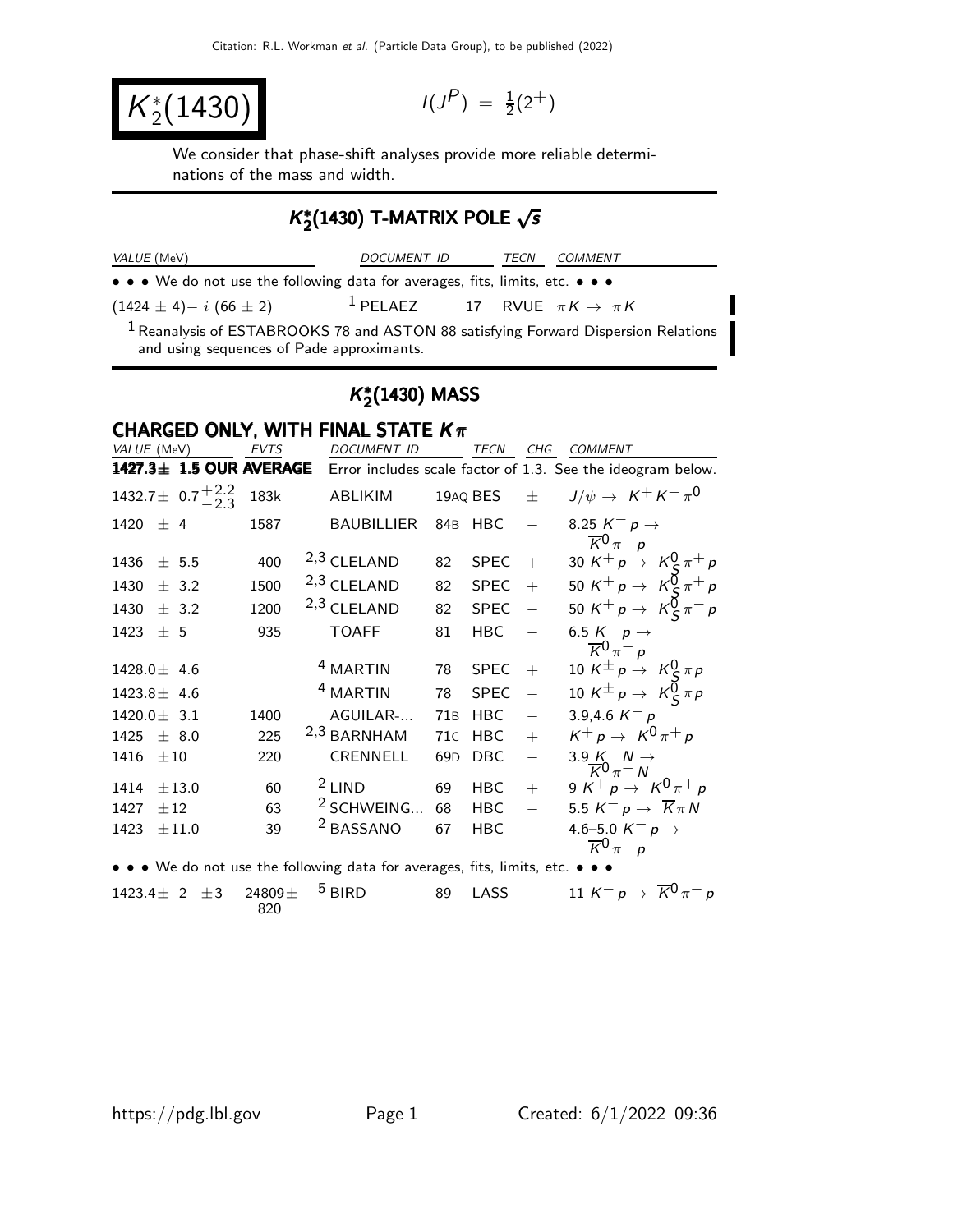

 $K_{2}^{*}(1430)$  mass, combined neutral and charged  $(\sf{MeV})$ 

| <b>NEUTRAL ONLY</b>                                                                                                                                           |              |                                                                                                                                                                |     |             |                                                                         |
|---------------------------------------------------------------------------------------------------------------------------------------------------------------|--------------|----------------------------------------------------------------------------------------------------------------------------------------------------------------|-----|-------------|-------------------------------------------------------------------------|
| VALUE (MeV)                                                                                                                                                   | <b>EVTS</b>  | <b>DOCUMENT ID</b>                                                                                                                                             |     | <b>TECN</b> | <b>COMMENT</b>                                                          |
| 1432.4± 1.3 OUR AVERAGE                                                                                                                                       |              |                                                                                                                                                                |     |             |                                                                         |
| $1431.2 \pm 1.8 \pm 0.7$                                                                                                                                      |              | <sup>6</sup> ASTON                                                                                                                                             | 88  | LASS        | 11 $K^- p \to K^- \pi^+ n$                                              |
| 1434<br>$\pm$ 4 $\pm$ 6                                                                                                                                       |              | $6$ ASTON                                                                                                                                                      | 87  | LASS        | 11 K <sup>-</sup> p $\rightarrow \overline{K}^{0} \pi^{+} \pi^{-} n$    |
| 1433<br>$\pm$ 6<br>$\pm 10$                                                                                                                                   |              | <sup>6</sup> ASTON                                                                                                                                             |     | 84B LASS    | 11 $K^- p \rightarrow \overline{K}^0 2\pi n$                            |
| ±12<br>1471                                                                                                                                                   |              | <sup>6</sup> BAUBILLIER 82B HBC                                                                                                                                |     |             | 8.25 $K^- p \rightarrow N K^0_S \pi \pi$                                |
| 1428 $\pm$ 3                                                                                                                                                  |              | $6$ ASTON                                                                                                                                                      |     | 81C LASS    | 11 K <sup>-</sup> p $\rightarrow$ K <sup>-</sup> $\pi^+$ n              |
| 1434<br>$+2$                                                                                                                                                  |              |                                                                                                                                                                |     |             | <sup>6</sup> ESTABROOKS 78 ASPK 13 $K^{\pm}p \rightarrow pK\pi$         |
| 1440<br>$+10$                                                                                                                                                 |              | $6$ BOWLER                                                                                                                                                     |     |             | 77 DBC 5.5 $K^+d \rightarrow K\pi pp$                                   |
| • • • We do not use the following data for averages, fits, limits, etc. • • •                                                                                 |              |                                                                                                                                                                |     |             |                                                                         |
| $1428.5 \pm 3.9$                                                                                                                                              | 1786±<br>127 | <sup>7</sup> AUBERT                                                                                                                                            |     |             | 07AK BABR 10.6 $e^+e^- \rightarrow$<br>$K^{*0}K^{\pm} \pi^{\mp} \gamma$ |
| 1420 $\pm$ 7                                                                                                                                                  | 300          | <b>HENDRICK</b>                                                                                                                                                | 76  | <b>DBC</b>  | 8.25 $K^+N \rightarrow K^+\pi N$                                        |
| $1421.6 \pm 4.2$                                                                                                                                              | 800          | <b>MCCUBBIN</b>                                                                                                                                                | 75  |             | HBC 3.6 $K^- p \to K^- \pi^+ n$                                         |
| $1420.1 \pm 4.3$                                                                                                                                              |              | <sup>8</sup> LINGLIN                                                                                                                                           | 73  | HBC         | 2–13 $K^+ p \to K^+ \pi^- X$                                            |
| $1419.1 \pm 3.7$                                                                                                                                              | 1800         | AGUILAR-                                                                                                                                                       | 71B | <b>HBC</b>  | 3.9,4.6 $K^- p$                                                         |
| $1416 \pm 6$                                                                                                                                                  | 600          | <b>CORDS</b>                                                                                                                                                   | 71  | <b>DBC</b>  | 9 K <sup>+</sup> n $\rightarrow$ K <sup>+</sup> $\pi$ <sup>-</sup> p    |
| $1421.1 \pm 2.6$                                                                                                                                              | 2200         | <b>DAVIS</b>                                                                                                                                                   | 69  | <b>HBC</b>  | 12 K <sup>+</sup> p $\rightarrow$ K <sup>+</sup> $\pi$ <sup>-</sup> X   |
| <sup>4</sup> Systematic error added by us.<br><sup>5</sup> From a partial wave amplitude analysis.<br><sup>6</sup> From phase shift or partial-wave analysis. |              | <sup>2</sup> Errors enlarged by us to $\Gamma/\sqrt{N}$ ; see the note with the K <sup>*</sup> (892) mass.<br>$3$ Number of events in peak re-evaluated by us. |     |             |                                                                         |

<sup>7</sup> Systematic errors not estimated.

 $^8$  From pole extrapolation, using world  $\kappa^+$   $\!p$  data summary tape.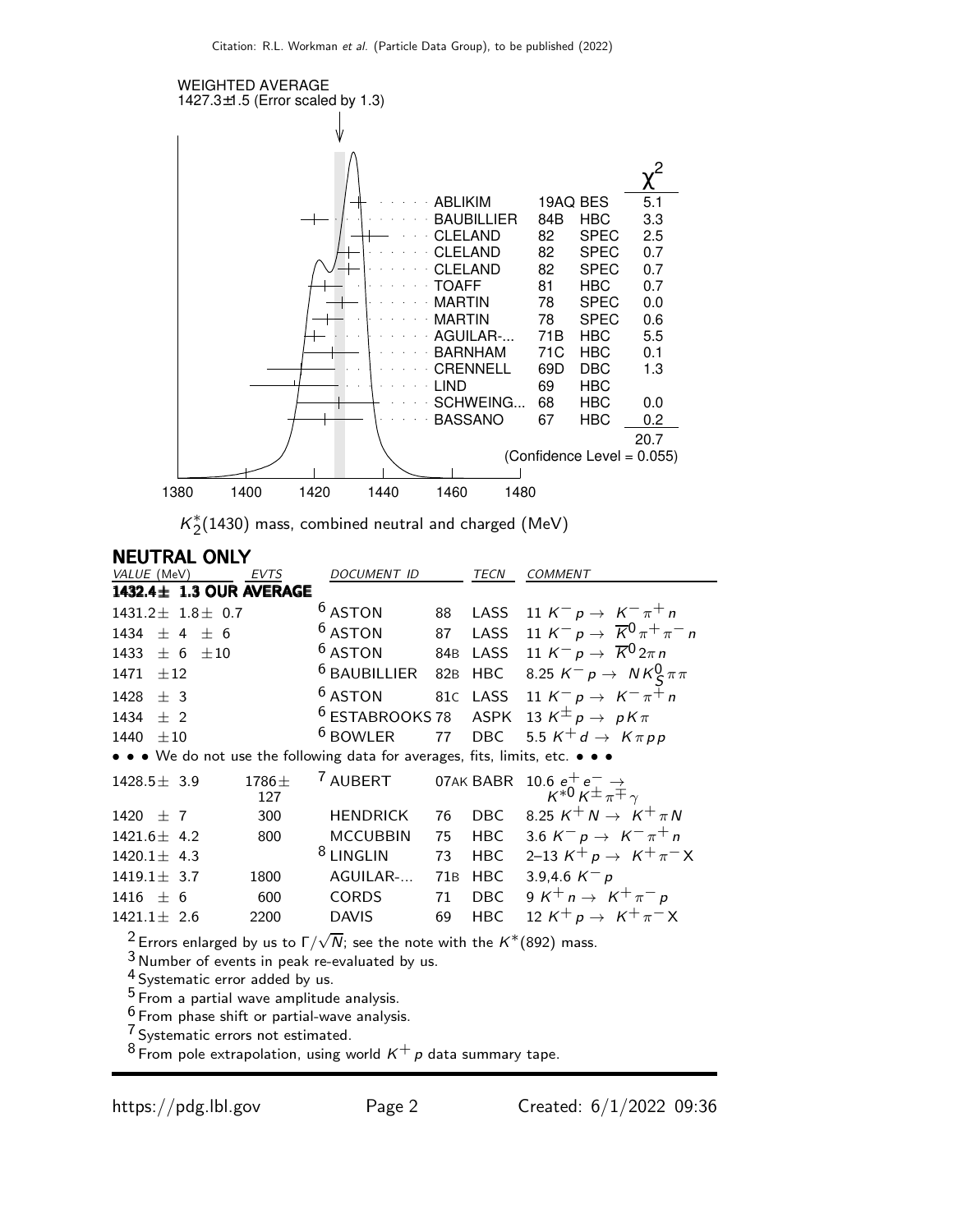# $K^*_2$ (1430) WIDTH

|                               |                    | CHARGED ONLY, WITH FINAL STATE $K_{\pi}$                                      |     |              |                          |                                                                                    |
|-------------------------------|--------------------|-------------------------------------------------------------------------------|-----|--------------|--------------------------|------------------------------------------------------------------------------------|
| VALUE (MeV)                   | EVTS               | DOCUMENT ID                                                                   |     |              |                          | TECN CHG COMMENT                                                                   |
| 100.0± 2.1 OUR FIT            |                    |                                                                               |     |              |                          |                                                                                    |
|                               |                    | 100.0± 2.2 OUR AVERAGE Error includes scale factor of 1.1.                    |     |              |                          |                                                                                    |
| $102.5 \pm 1.6_{-2.8}^{+3.1}$ | 183k               | ABLIKIM                                                                       |     | 19AQ BES     | $\pm$                    | $J/\psi \rightarrow K^+ K^- \pi^0$                                                 |
| 109<br>±22                    | 400                | 9,10 CLELAND                                                                  | 82  | <b>SPEC</b>  | $+$                      | 30 K <sup>+</sup> p $\rightarrow$ K <sup>0</sup> <sub>C</sub> $\pi$ <sup>+</sup> p |
| 124<br>$\pm 12.8$             | 1500               | 9,10 CLELAND                                                                  | 82  | SPEC         | $+$                      | 50 K <sup>+</sup> p $\rightarrow$ K <sup>0</sup> <sub>S</sub> $\pi$ <sup>+</sup> p |
| $\pm 12.8$<br>113             | 1200               | 9,10 CLELAND                                                                  | 82  | <b>SPEC</b>  | $\overline{\phantom{a}}$ | 50 K <sup>+</sup> p $\rightarrow$ K <sup>0</sup> <sub>S</sub> $\pi$ <sup>-</sup> p |
| 85 $\pm 16$                   | 935                | <b>TOAFF</b>                                                                  | 81  | HBC          | $\overline{\phantom{m}}$ | 6.5 $K^ p \rightarrow$<br>$\overline{K}{}^0\pi^-$ p                                |
| $96.5 \pm 3.8$                |                    | <b>MARTIN</b>                                                                 | 78  | $SPEC +$     |                          | 10 $K^{\pm} p \rightarrow K^0_S \pi p$                                             |
| 97.7 $\pm$ 4.0                |                    | <b>MARTIN</b>                                                                 | 78  | <b>SPEC</b>  | $\frac{1}{2}$            | 10 $K^{\pm} p \rightarrow K^{\overline{0}}_{S} \pi p$                              |
| 94.7 $^{+15.1}_{-12.5}$       | 1400               | AGUILAR-                                                                      | 71B | <b>HBC</b>   |                          | 3.9,4.6 $K^- p$                                                                    |
|                               |                    | • • • We do not use the following data for averages, fits, limits, etc. • • • |     |              |                          |                                                                                    |
| 98 $\pm$ 4 $\pm$ 4            | 25k                | $11$ BIRD                                                                     | 89  |              |                          | LASS $-$ 11 $K^- p \rightarrow \overline{K}^0 \pi^- p$                             |
| <b>NEUTRAL ONLY</b>           |                    |                                                                               |     |              |                          |                                                                                    |
| VALUE (MeV)                   | EVTS               | <b>DOCUMENT ID</b>                                                            |     | TECN COMMENT |                          |                                                                                    |
| $109 \pm 5$                   | <b>OUR AVERAGE</b> |                                                                               |     |              |                          | Error includes scale factor of 1.9. See the ideogram below.                        |
| $116.5 \pm 3.6 \pm 1.7$       |                    | $12$ ASTON                                                                    |     |              |                          | 88 LASS 11 $K^- p \to K^- \pi^+ n$                                                 |
| 129 $\pm 15$<br>±15           |                    | $12$ ASTON                                                                    |     | 87 LASS      |                          | 11 K <sup>-</sup> p $\rightarrow \overline{K}^{0} \pi^{+} \pi^{-} n$               |
| 131 $\pm 24$ $\pm 20$         |                    | $12$ ASTON                                                                    |     |              |                          | 84B LASS 11 $K^ p\rightarrow \overline{K}{}^0$ $2\pi$ n                            |
| 143 $\pm$ 34                  |                    |                                                                               |     |              |                          | <sup>12</sup> BAUBILLIER 82B HBC 8.25 $K^- p \rightarrow N K^0_S \pi \pi$          |
| 98 $\pm$ 8                    |                    | $12$ ASTON                                                                    |     | 81C LASS     |                          | 11 $K^- p \to K^- \pi^+ n$                                                         |
| 140 $\pm 30$                  |                    | $12$ ETKIN                                                                    |     |              |                          | 80 SPEC 6 K <sup>-</sup> p $\rightarrow \overline{K}^0 \pi^+ \pi^- n$              |
| ± 5<br>98                     |                    | <sup>12</sup> ESTABROOKS 78 ASPK                                              |     |              |                          | 13 $K^{\pm} p \rightarrow p K \pi$                                                 |
|                               |                    | • • • We do not use the following data for averages, fits, limits, etc. • • • |     |              |                          |                                                                                    |
|                               |                    | 1127   02   1706   $\frac{13}{13}$ AUPERT   07AV PAPP 10.6 + + -              |     |              |                          |                                                                                    |

| 113.7 $\pm$ 9.2                | $1786\pm$<br>127 |                                       |  | $^{13}$ AUBERT $\qquad$ 07AK BABR $\qquad$ 10.6 $e^+e^-\rightarrow \qquad$ $\qquad$ $\qquad$ $\qquad$ $\qquad$ $\qquad$ $\qquad$ $\qquad$ $\qquad$ $\qquad$ $\qquad$ $\qquad$ $\qquad$ $\qquad$ $\qquad$ $\qquad$ $\qquad$ $\qquad$ $\qquad$ $\qquad$ $\qquad$ $\qquad$ $\qquad$ $\qquad$ $\qquad$ $\qquad$ $\qquad$ $\qquad$ $\qquad$ |
|--------------------------------|------------------|---------------------------------------|--|----------------------------------------------------------------------------------------------------------------------------------------------------------------------------------------------------------------------------------------------------------------------------------------------------------------------------------------|
| 125 $\pm 29$                   | 300              |                                       |  | <sup>9</sup> HENDRICK 76 DBC 8.25 $K^+N \rightarrow K^+\pi N$                                                                                                                                                                                                                                                                          |
| 116 $\pm 18$                   | 800              |                                       |  | MCCUBBIN 75 HBC 3.6 $K^- p \rightarrow K^- \pi^+ n$                                                                                                                                                                                                                                                                                    |
| 61 $\pm 14$                    |                  |                                       |  | <sup>14</sup> LINGLIN 73 HBC 2-13 $K^+ p \to K^+ \pi^- X$                                                                                                                                                                                                                                                                              |
| $116.6 + 10.3$<br>$-15.5$      |                  | 1800 AGUILAR- 71B HBC 3.9,4.6 $K^- p$ |  |                                                                                                                                                                                                                                                                                                                                        |
| 144 $\pm 24.0$<br>$101 \pm 10$ | 600<br>2200      | $9$ CORDS                             |  | 71 DBC $9 K^+ n \rightarrow K^+ \pi^- p$<br>DAVIS 69 HBC 12 $K^+ p \rightarrow K^+ \pi^- \pi^+ p$                                                                                                                                                                                                                                      |

 $^9$ Errors enlarged by us to 4Г $/\sqrt{N}$ ; see the note with the  $K^*(892)$  mass.

10 Number of events in peak re-evaluated by us.

 $^{11}$  From a partial wave amplitude analysis.

12 From phase shift or partial-wave analysis.

13 Systematic errors not estimated.

14 From pole extrapolation, using world  $K^+$  p data summary tape.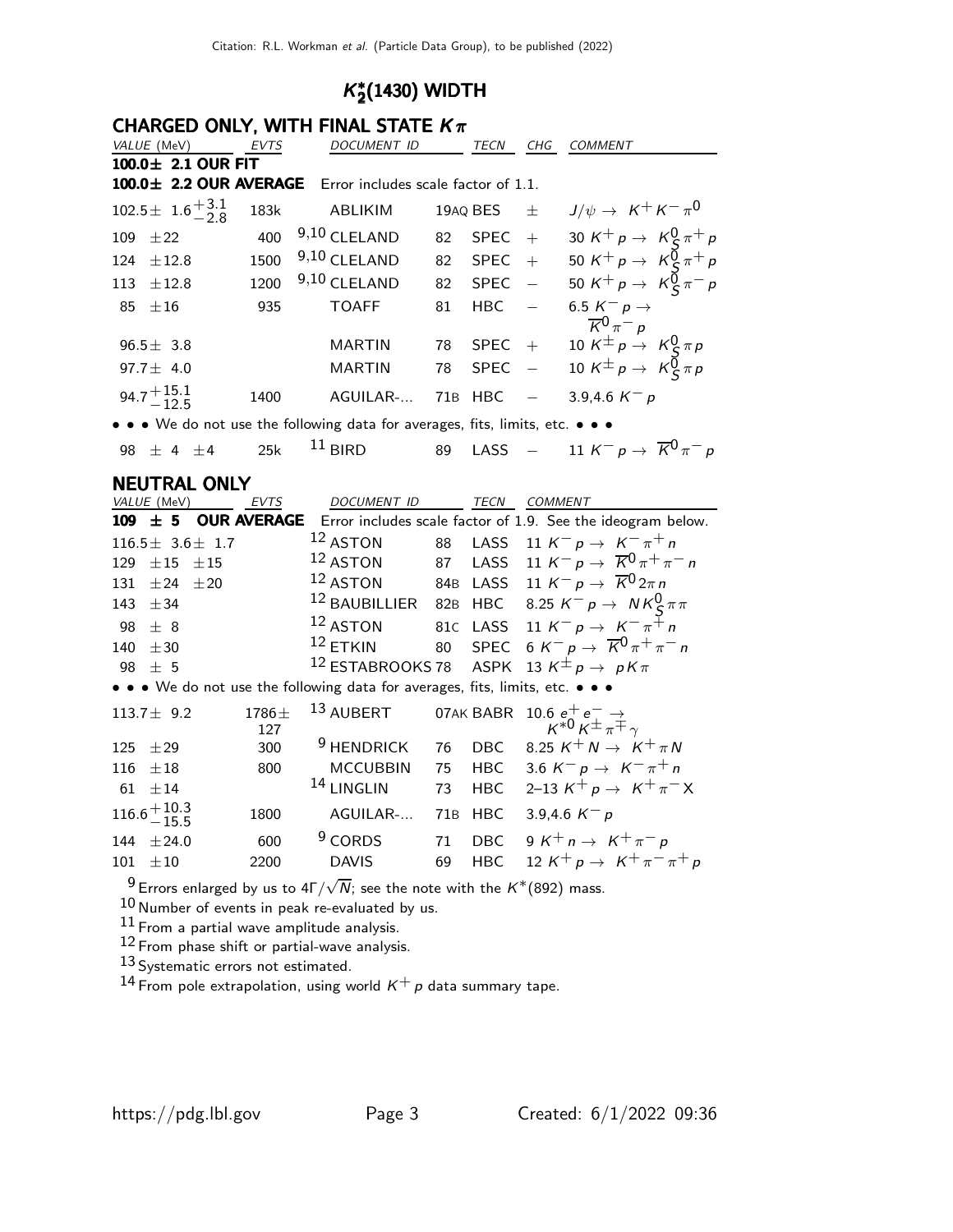

## $K_2^*(1430)$  DECAY MODES

|                       | Mode             | Fraction $(\Gamma_i/\Gamma)$             | Scale $factor/$<br>Confidence level |
|-----------------------|------------------|------------------------------------------|-------------------------------------|
| $\Gamma_1$            | $K\pi$           | $(49.9 \pm 1.2)$ %                       |                                     |
| $\Gamma_2$            | $K^*(892)\pi$    | $(24.7 \pm 1.5)\%$                       |                                     |
| $\Gamma_3$            | $K^*(892)\pi\pi$ | $(13.4 \pm 2.2)\%$                       |                                     |
| $\Gamma_4$            | $K \rho$         | $(8.7 \pm 0.8)$ %                        | $S = 1.2$                           |
| $\Gamma_{5}$          | $K\omega$        | $(2.9 \pm 0.8)\%$                        |                                     |
| $\Gamma_6$            | $K^+$            | $(2.4 \pm 0.5) \times 10^{-3}$           | $S = 1.1$                           |
| $\Gamma_7$            | $K\eta$          | $(1.5 + 3.4) \times 10^{-3}$             | $S = 1.3$                           |
| $\Gamma_8$            | $K\omega\pi$     | $\times$ 10 $^{-4}$<br>< 7.2             | $CL = 95%$                          |
| $\Gamma$ <sub>9</sub> | $K^0$            | $\times$ 10 <sup>-4</sup><br>$\langle 9$ | $CL = 90\%$                         |

#### CONSTRAINED FIT INFORMATION

An overall fit to the total width, a partial width, and 10 branching ratios uses 32 measurements and one constraint to determine 8 parameters. The overall fit has a  $\chi^2\,=\,$  21.1 for 25 degrees of freedom.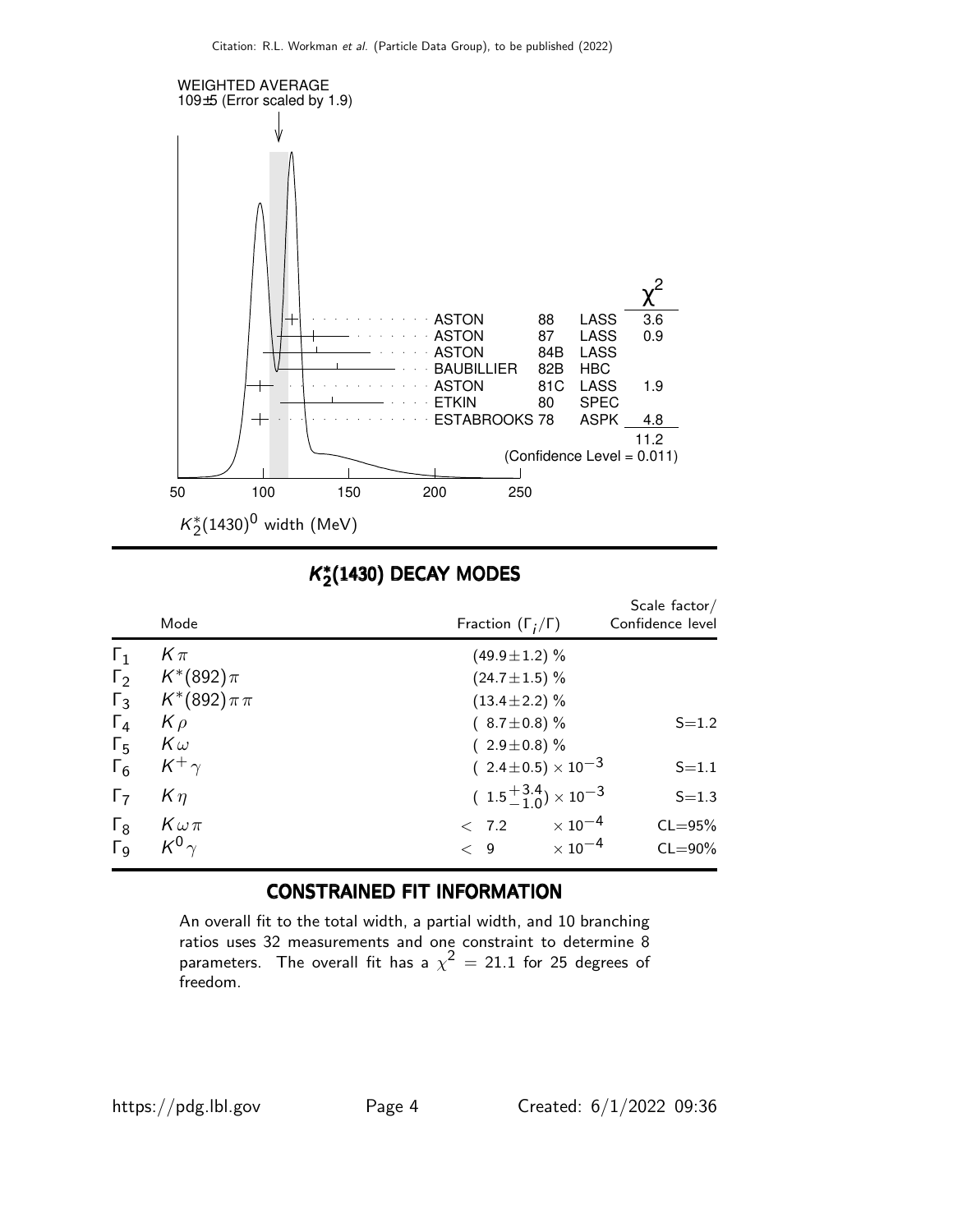The following off-diagonal array elements are the correlation coefficients  $\left<\delta p_i\delta p_j\right>$ /( $\delta p_i\!\cdot\!\delta p_j$ ), in percent, from the fit to parameters  $p_i$ , including the branching fractions,  $x_i \equiv \Gamma_i/\Gamma_{\rm total}$ . The fit constrains the  $x_i$  whose labels appear in this array to sum to one.

| $x_2$      | $-9$             |       |       |             |             |                 |       |              |
|------------|------------------|-------|-------|-------------|-------------|-----------------|-------|--------------|
| $x_3$      | $-40$            | $-73$ |       |             |             |                 |       |              |
| $x_4$      | $-8$             | 36    | $-52$ |             |             |                 |       |              |
| $x_{5}$    | $-11$            | $-3$  | $-26$ | $-7$        |             |                 |       |              |
| $x_6$      | $-1$             | $-1$  | $-1$  | $-1$        | $\mathbf 0$ |                 |       |              |
| $x_7$      | $-4$             | $-7$  | $-5$  | $-5$        | $^{-2}$     | $\mathbf 0$     |       |              |
| Г          | $\mathbf 0$      | 0     | 0     | $\mathbf 0$ | 0           | $-10$           | 0     |              |
|            | $x_1$            | $x_2$ | $x_3$ | $x_4$       | $x_{5}$     | $x_6$           | $x_7$ |              |
|            |                  |       |       |             |             |                 |       |              |
|            | Mode             |       |       |             |             | Rate (MeV)      |       | Scale factor |
| $\Gamma_1$ | $K\pi$           |       |       |             |             | 49.9 $\pm 1.6$  |       |              |
| $\Gamma_2$ | $K^*(892)\pi$    |       |       |             |             | 24.7 $\pm 1.6$  |       |              |
| $\Gamma_3$ | $K^*(892)\pi\pi$ |       |       |             |             | 13.5 $\pm 2.3$  |       |              |
| $\Gamma_4$ | $K \rho$         |       |       |             |             | 8.7 $\pm 0.8$   |       | 1.2          |
| $\Gamma_5$ | $K\omega$        |       |       |             |             | 2.9 $\pm 0.8$   |       |              |
| $\Gamma_6$ | $K^+\gamma$      |       |       |             |             | $0.24 \pm 0.05$ |       | 1.1          |

### $K^*_2$ (1430) PARTIAL WIDTHS

| $\Gamma(K^+\gamma)$                                                           |        |                                     |             |      |                |                                                                          | Г6 |
|-------------------------------------------------------------------------------|--------|-------------------------------------|-------------|------|----------------|--------------------------------------------------------------------------|----|
| VALUE (keV)                                                                   |        | <i>DOCUMENT ID</i>                  | TECN        | CHG  | <b>COMMENT</b> |                                                                          |    |
| $241 \pm 50$ OUR FIT                                                          |        | Error includes scale factor of 1.1. |             |      |                |                                                                          |    |
| $240 + 45$                                                                    |        | 82<br><b>CIHANGIR</b>               | <b>SPEC</b> | $+$  | $ZK^0_S\pi^+$  | 200 K <sup>+</sup> Z $\rightarrow$ Z K <sup>+</sup> $\pi$ <sup>0</sup> , |    |
| $\Gamma(K^0\gamma)$                                                           |        |                                     |             |      |                |                                                                          | Γg |
| VALUE (keV)                                                                   | $CL\%$ | DOCUMENT ID                         |             | TECN | CHG            | COMMENT                                                                  |    |
| < 5.4                                                                         | 90     | ALAVI-HARATI02B KTEV                |             |      |                | $K + A \rightarrow K^* + A$                                              |    |
| • • • We do not use the following data for averages, fits, limits, etc. • • • |        |                                     |             |      |                |                                                                          |    |
| < 84                                                                          | 90     | CARLSMITH 87 SPEC 0                 |             |      |                | 60–200 $K_I^0$ A $\rightarrow$<br>$K_{\mathsf{c}}^0 \pi^0 \bar{A}$       |    |

### K<sup>\*</sup>2(1430) BRANCHING RATIOS

| $\Gamma(K\pi)/\Gamma_{\rm total}$ |             |      |     |                | $\Gamma_1/\Gamma$ |
|-----------------------------------|-------------|------|-----|----------------|-------------------|
| <i>VALUE</i>                      | DOCUMENT ID | TECN | CHG | <i>COMMENT</i> |                   |
| $0.499 \pm 0.012$ OUR FIT         |             |      |     |                |                   |
| $0.488 \pm 0.014$ OUR AVERAGE     |             |      |     |                |                   |
|                                   |             |      |     |                |                   |

 $\ddot{\phantom{a}}$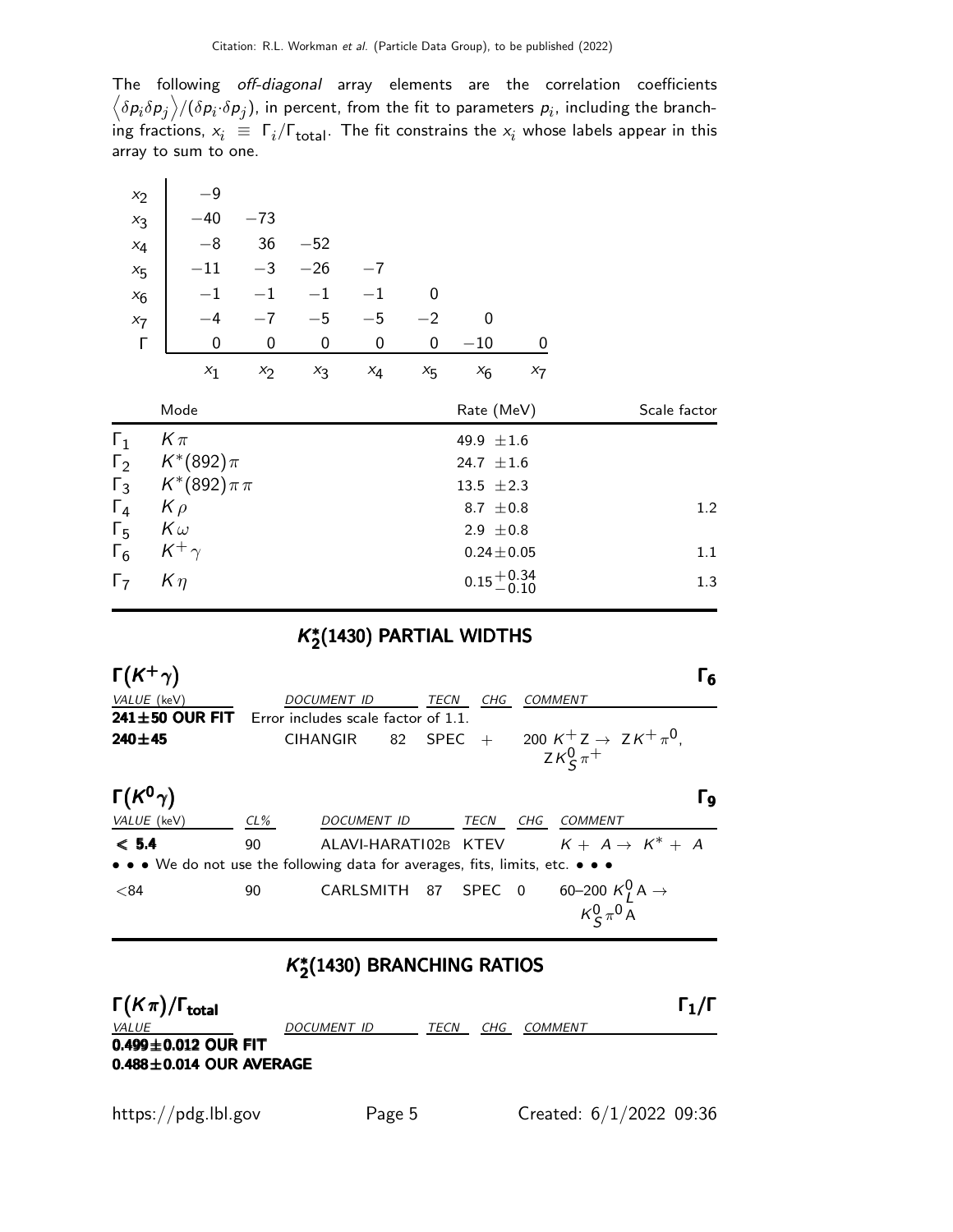| $0.485 \pm 0.006 \pm 0.020$<br>$0.49 \pm 0.02$     | 15 ASTON<br><sup>15</sup> ESTABROOKS 78 | 88              | LASS<br><b>ASPK</b>      | $\mathbf 0$<br>士 | 11 K <sup>-</sup> p $\rightarrow$ K <sup>-</sup> $\pi$ <sup>+</sup> n<br>13 K <sup><math>\pm</math></sup> p $\rightarrow$ pK $\pi$ |
|----------------------------------------------------|-----------------------------------------|-----------------|--------------------------|------------------|------------------------------------------------------------------------------------------------------------------------------------|
| $\Gamma(K^*(892)\pi)/\Gamma(K\pi)$<br><b>VALUE</b> | <i>DOCUMENT ID</i>                      |                 | TECN                     | CHG              | $\Gamma_2/\Gamma_1$<br><b>COMMENT</b>                                                                                              |
| $0.496 \pm 0.034$ OUR FIT                          |                                         |                 |                          |                  |                                                                                                                                    |
| 0.47 $\pm$ 0.04 OUR AVERAGE                        |                                         |                 |                          |                  |                                                                                                                                    |
| $0.44 \pm 0.09$                                    | <b>ASTON</b>                            | 84B             | LASS                     | 0                | 11 K <sup>-</sup> p $\rightarrow \overline{K}^0 2\pi n$                                                                            |
| $0.62 \pm 0.19$                                    | LAUSCHER                                | 75              | HBC                      | 0                | 10,16 $K^- p \to K^- \pi^+ n$                                                                                                      |
| $0.54 \pm 0.16$                                    | <b>DEHM</b>                             | 74              | <b>DBC</b>               | $\Omega$         | 4.6 $K^{+}N$                                                                                                                       |
| $0.47 \pm 0.08$                                    | AGUILAR-                                | 71B             | HBC                      |                  | 3.9,4.6 $K^- p$                                                                                                                    |
| $0.47 \pm 0.10$                                    | <b>BASSANO</b>                          | 67              | HBC                      | $^{-0}$          | 4.6,5.0 $K^- p$                                                                                                                    |
| $0.45 \pm 0.13$                                    | <b>BADIER</b>                           | 65C             | HBC                      | $\equiv$         | $3 K^- p$                                                                                                                          |
| $\Gamma(K\omega)/\Gamma(K\pi)$                     |                                         |                 |                          |                  | $\Gamma_5/\Gamma_1$                                                                                                                |
| VALUE                                              | DOCUMENT ID TECN CHG                    |                 |                          |                  | COMMENT                                                                                                                            |
| $0.059 \pm 0.017$ OUR FIT                          |                                         |                 |                          |                  |                                                                                                                                    |
| $0.070 \pm 0.035$ OUR AVERAGE                      |                                         |                 |                          |                  |                                                                                                                                    |
| $0.05 \pm 0.04$                                    | AGUILAR-                                |                 | 71B HBC                  |                  | 3.9,4.6 $K^- p$                                                                                                                    |
| $0.13 \pm 0.07$                                    | BASSOMPIE 69                            |                 | <b>HBC</b>               | 0                | 5 $K^+p$                                                                                                                           |
| $\Gamma(K\rho)/\Gamma(K\pi)$                       |                                         |                 |                          |                  | $\Gamma_4/\Gamma_1$                                                                                                                |
| <i><b>VALUE</b></i>                                | DOCUMENT ID                             |                 | <u>___ TECN __ CHG _</u> |                  | COMMENT                                                                                                                            |
| $0.174 \pm 0.017$ OUR FIT                          | Error includes scale factor of 1.2.     |                 |                          |                  |                                                                                                                                    |
| $0.150^{+0.029}_{-0.017}$ OUR AVERAGE              |                                         |                 |                          |                  |                                                                                                                                    |
| $0.18 \pm 0.05$                                    | <b>ASTON</b>                            |                 | 84B LASS                 | 0                | 11 $K^- p \rightarrow \overline{K}^0 2\pi n$                                                                                       |
| $+0.10$<br>$-0.02$<br>0.02                         | <b>DEHM</b>                             | 74              | <b>DBC</b>               | $\Omega$         | 4.6 $K^{+}N$                                                                                                                       |
| $0.16 \pm 0.05$                                    | AGUILAR-                                | 71B             | <b>HBC</b>               |                  | 3.9,4.6 $K^- p$                                                                                                                    |
| $0.14 \pm 0.10$                                    | <b>BASSANO</b>                          | 67              | <b>HBC</b>               | $-0$             | 4.6,5.0 $K^- p$                                                                                                                    |
| $0.14 \pm 0.07$                                    | <b>BADIER</b>                           | 65 <sub>C</sub> | HBC                      |                  | $3 K^- p$                                                                                                                          |
| $\Gamma(K\rho)/\Gamma(K^*(892)\pi)$                |                                         |                 |                          |                  | $\Gamma_4/\Gamma_2$                                                                                                                |
| <b>VALUE</b>                                       | DOCUMENT ID                             |                 | TECN CHG                 |                  | <b>COMMENT</b>                                                                                                                     |
| $0.350 \pm 0.031$ OUR FIT                          | Error includes scale factor of 1.4.     |                 |                          |                  |                                                                                                                                    |
| $0.354 \pm 0.033$ OUR AVERAGE                      |                                         |                 |                          |                  | Error includes scale factor of 1.4. See the ideogram below.                                                                        |
| $0.293 \pm 0.032 \pm 0.020$                        | <b>ASTON</b>                            | 87              | LASS                     | $\Omega$         | 11 K <sup>-</sup> p $\rightarrow \overline{K}^0 \pi^+ \pi^-$ n                                                                     |
| $0.38 \pm 0.09$                                    | <b>BAUBILLIER</b>                       |                 | 82B HBC                  | 0                | 8.25 $K^- p \to N K^0_S \pi \pi$                                                                                                   |
| $0.39 \pm 0.03$                                    | <b>DAUM</b>                             |                 | 81C CNTR                 |                  | 63 $K^- p \to K^- 2\pi p$                                                                                                          |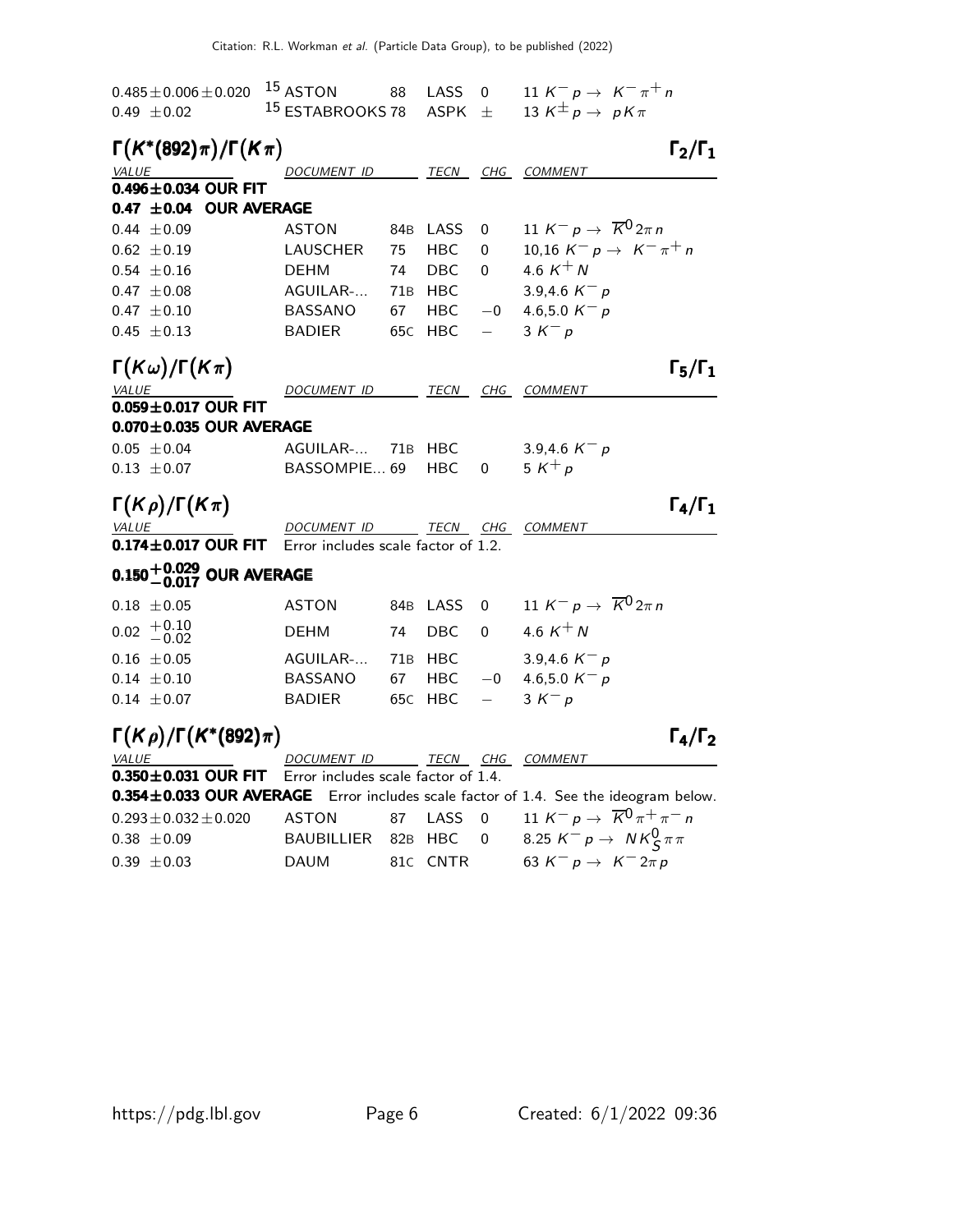